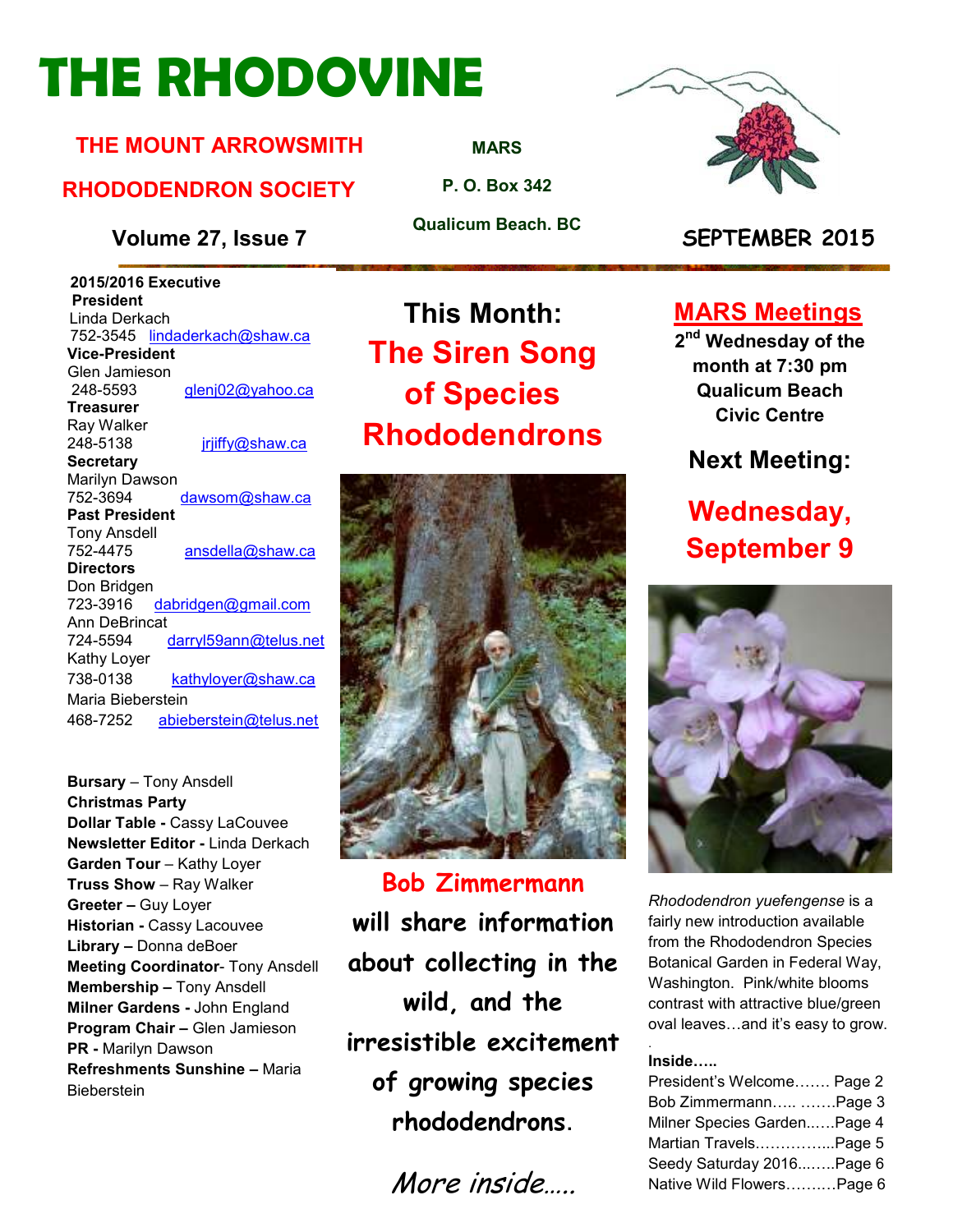## *Two Faces of the Summer of 2015….*

*from Linda Derkach, MARS President* 

Just when it seemed like summer stretched endlessly before us….and the sunny blue skies would never end, here we are on the cusp of Autumn. Many of us will never forget this year for its wonderful warmth, bright days, visits with grandchildren……and the numerous buckets of gray water dishwater and shower water - taken to our thirsty plants during the course of this drought! The new motto at our house is - "if it's yellow let it mellow…if it's brown…." - well you know the rest! All this is fairly new to us "wetcoasters". And in the garden, a similar story….



Lagerstroemia indica (Crepe Myrtle) is a lovely tree or shrub seldom seen here, but I have seen it flourishing in California. Although it is hardy in Zones 4 and 5, it rarely blooms except in the hottest summers. Finally – after ten years in a pot

and kept alive over-wintering in my cool greenhouse – my plant has bloomed! And it would have been even more spectacular save for the nibbling of some hungry deer on one side. But the half dozen, deep pink blooms were enough to thrill me.

And then there are our golden lawns and languishing water-lovers who have a new taste for soapy water – in a drought anything will do!



They say gold is the new green! And our lawns will eventually come back. But amazingly, many of our west coast stalwarts have turned out to be (and always were) quite drought tolerant, including Rugosa roses, geraniums, hostas (who knew!), and (of course) many of the garden-worthy west coast native plants. Many of these survived on very little water and continue to thrive. Even my rhododendrons did very well – especially large, old plants whether in the ground or in pots. Three or four inches of mulch protected the shallow roots and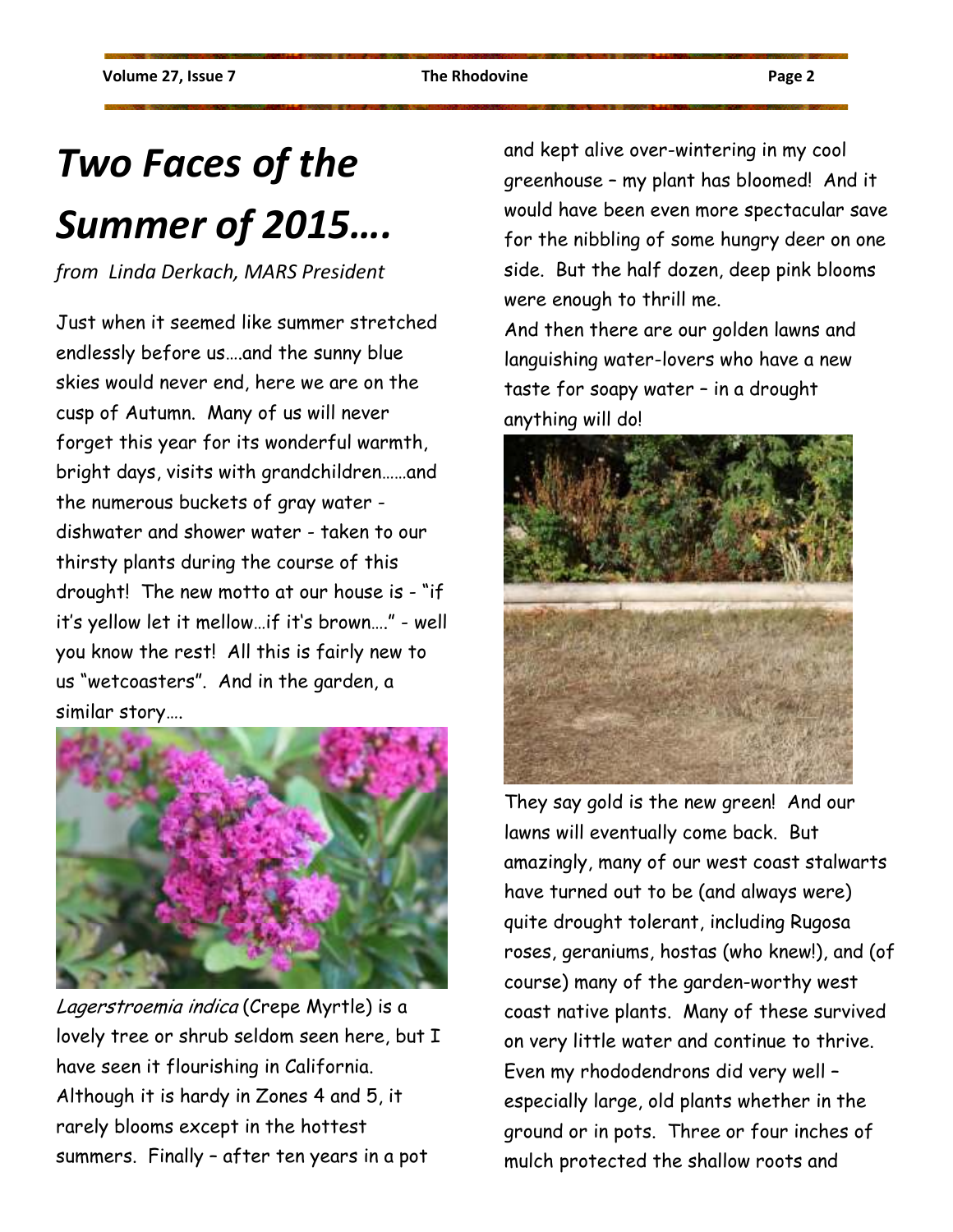retained moisture. Apparently, this is but an appetizer for future summers, so we must adjust and get used to it.

While I have a large number of droughttolerant perennials, I will be seeking out even more and letting some old friends go. But I will go the extra distance for my hydrangeas, for without them the summer garden would have been a total bust! And since they are now used to being sloshed with buckets of soapy, greasy dishwater, I am sure they intend to hang on through whatever next summer brings.

And so to lovely Autumn…we look forward to getting together with like-minded passionate gardeners and learning new things at our upcoming MARS meetings. Our September speaker, Bob Zimmermann, is an expert with a life-time of experience and knowledge to share.

Look forward to seeing you all on Wednesday, September 9.

#### *Friendly Reminder*

**When you borrow the label maker or soil tester from MARS, please be sure to return to our Secretary Marilyn when you are done. Thanks!** 

### **Bob Zimmermann on Species Rhododendrons**

Bob has been growing rhodies for over 45 years. He started propagating on the kitchen stove in Berkeley.

Now he works out of his nursery Chimacum Woods on the Olympic Peninsula. He produces species rhododendrons from seed, much of it collected in the wild.

Bob has made four trips to China and one to Tibet. He's also collected in Japan, Italy and Cape Cod.

Bob and wife Beth have a working garden of over 7 acres where they try to discover what suits these plants best.

Here is a wonderful opportunity to learn more about species rhododendrons from one of North America's premier experts.



Rhododendron kesangiae is a spectacular, largeleafed species seen here in the wild side of Meerkerk Garden, on Whidbey Island near Seattle.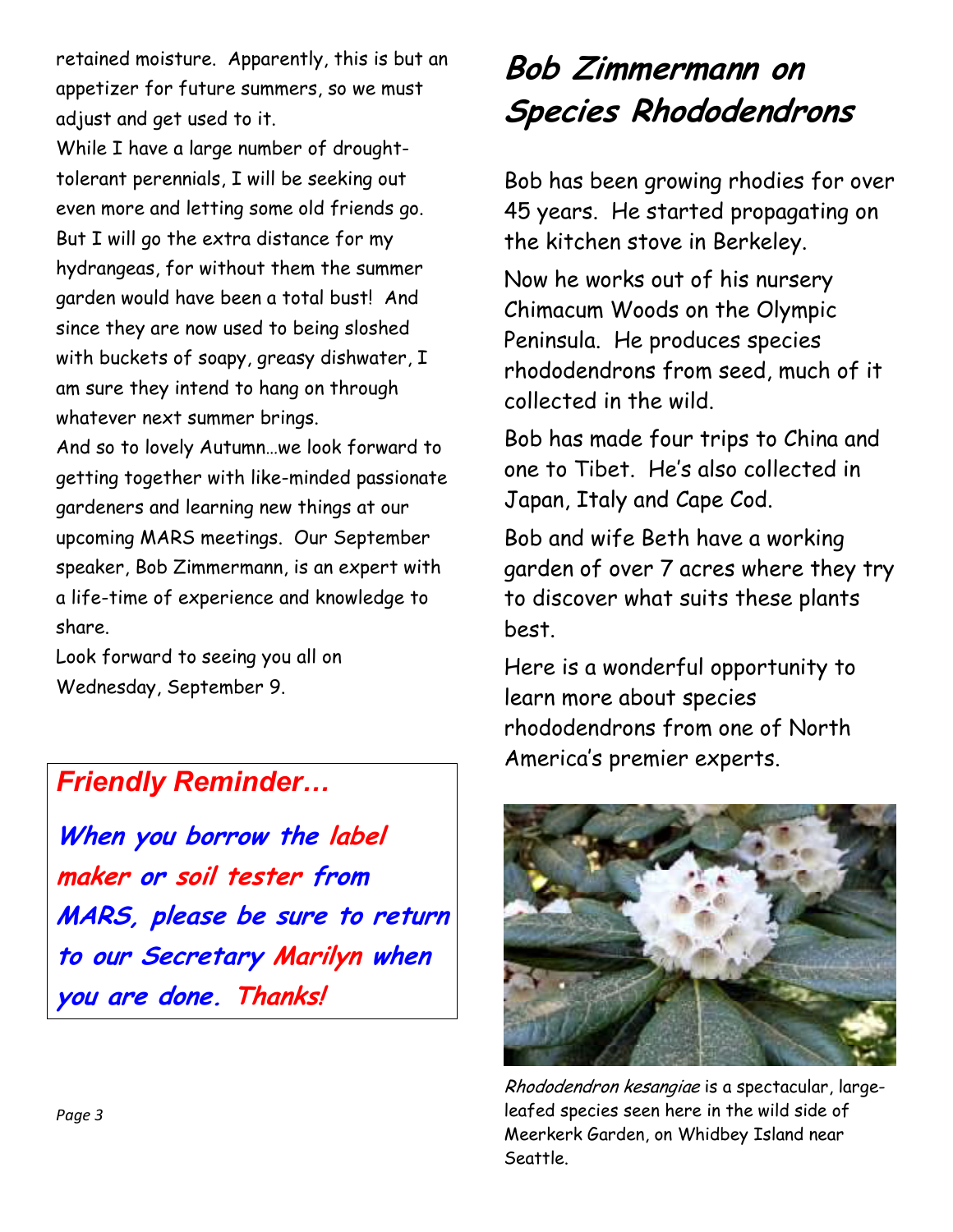### *Species Garden Reaches Milestone:*

### **Clearing the Site**



On a typical summer day in June, 11 stalwart gardeners gathered at Milner Gardens and Woodland to start clearing the site for the proposed rhododendron species garden. They came from North Island and Nanaimo rhododendron chapters as well as MARS to lug brush and wood chunks to the roadside for pickup. This was small stuff we were told; the large trees that must be removed will come down after the gardens close for the winter.

Small stuff, indeed! On arrival at 8:30 a.m. the group was met with daunting piles. Where to begin? Yet little by little, the group dragged branches and huge chunks of wood and tripped only occasionally on tree roots and who knows what else. Within two hours that site looked amazing and we congratulated ourselves on how efficient we were.

On to the next chores; while some worked on taking out old fencings, others moved over to the adjacent property to a site which will be the holding area for plants purchased early. Fencing and rotting posts had to be removed; the old black cloth with weeds clinging had to be removed to make way eventually for new fencing and heavy mulch. It was a dirty, hot and sneezeworthy job and we all smiled happily when it was finished.

## **International Visitors Enjoy Milner**



Following the ARS Sidney Convention in May, 20 rhododendron enthusiasts made a oneday trip to view gardens in Parksville and Qualicum. The group included folks from China, England, US and Canada.

#### **Mid Island Floral Art Club Meeting**

**St. Stephen's United Church Hall 150 Village Way, QB Thursday, September 10 1:45** 

*Sticks with a Modern Twist* 

**For Info call Joanne 250-757-8969**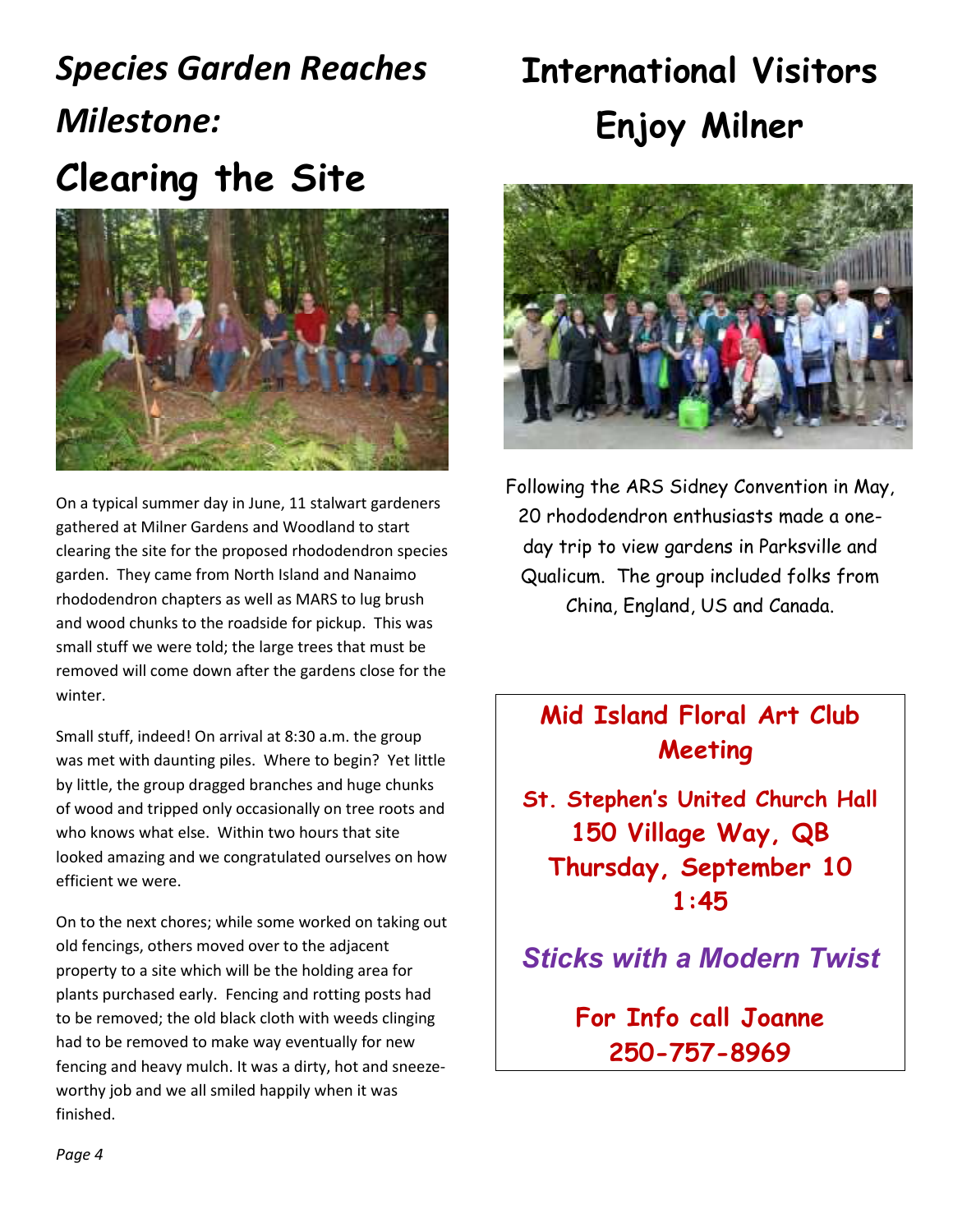### **Martians on the Go**

*Inveterate traveller Glen Jamieson travelled to Sikkim in May and shares these photos with us.* 



Glen seems very pleased to have found this exquisite specimen of Rhododendron cinnibarinum ssp. cinnabarinum Blandfordiiflorum Group, Subsection Cinnabarina in the Yumthang Valley.



Glen in Dzongri Dhoring at an altitude of 4,250 m (13,945 feet) with Tibetan prayer flags.



The Buddha Park of Ravangla, also known as Tathagata Tsal.